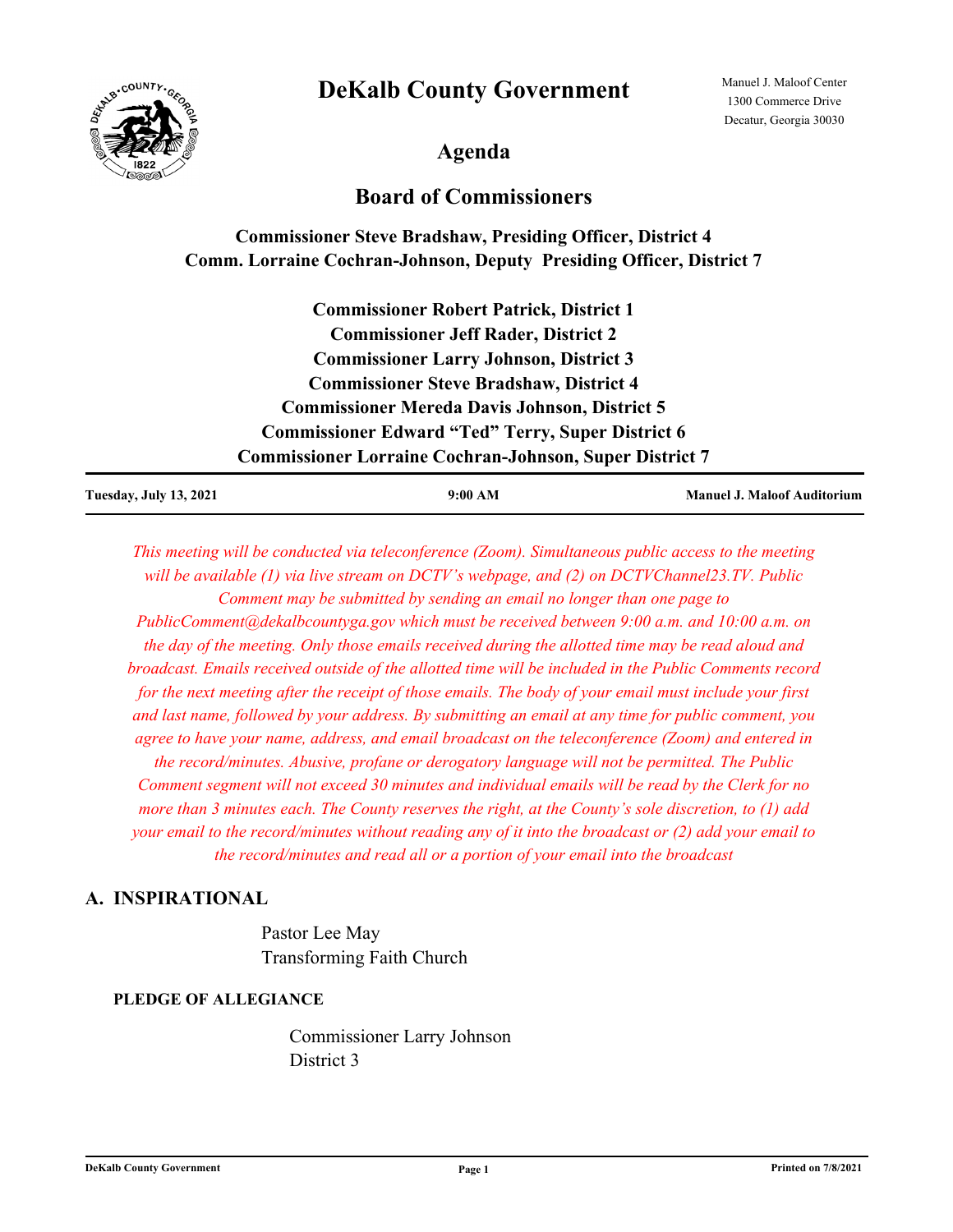## **B. PRESENTATIONS**

COVID-19 Response - CEO Michael Thurmond

# **C. COMMENTS FROM THE PUBLIC**

*Public Comment may be submitted by sending an email no longer than one page to PublicComment@dekalbcountyga.gov which must be received between 9:00 a.m. and 10:00 a.m. on the day of the meeting. Only those emails received during the allotted time may be read aloud and broadcast. Emails received outside of the allotted time will be included in the Public Comments record for the next meeting after the receipt of those emails. The body of your email must include your first and last name, followed by your address. By submitting an email at any time for public comment, you agree to have your name, address, and email broadcast on the teleconference (Zoom) and entered in the record/minutes. Abusive, profane or derogatory language will not be permitted. The Public Comment segment will not exceed 30 minutes and individual emails will be read by the Clerk for no more than 3 minutes each. The County reserves the right, at the County's sole discretion, to (1) add your email to the record/minutes without reading any of it into the broadcast or (2) add your email to the record/minutes and read all or a portion of your email into the broadcast.*

## **D. 10:00 A.M. PUBLIC HEARING**

*The DeKalb County Board of Commissioners will hold a Public Hearing during its Regular Business meeting on Tuesday, July 13, 2021 at 10:00 a.m. This meeting will be conducted via teleconference (Zoom). Simultaneous public access to the meeting will be available (1) via live stream on DCTV's webpage, and (2) DCTVChannel23.TV. The public is invited to watch the broadcast on DCTV's UStream link (https://video.ibm.com/channel/dctv-channel-23), or join the meeting using the Zoom link (https://dekalbcountyga.zoom.us/j/7753778046), or by telephone (602-333-0032 or 888-270-9936, conference code: 217687). For those joining the meeting by telephone, please be aware that your phone number may be displayed to the public viewing or participating in the online meeting. The Board will provide 15 minutes of time for citizens to speak in favor of an agenda item, and 15 minutes for citizens to speak in opposition. Citizens who attend the meeting via the Zoom link above may join the public comment queue by raising their hand in the Zoom application, while citizens who attend the meeting via telephone may join the comment queue by pressing # followed by 2. There will be no comment cards, so when you are called upon, please state your name and address for the record. Also, please be conscious of speaking time so that everyone has an opportunity to provide input in the allotted time. Citizens may also email documents for inclusion into the official record by submitting such materials by 9:00 a.m. on the date of the public hearing to PublicHearing@dekalbcountyga.gov.*

#### **Finance**

[2021-2680](http://dekalbcountyga.legistar.com/gateway.aspx?m=l&id=/matter.aspx?key=8916)

Commission District(s): All 2021 Budget Revision; Ad Valorem Tax Millage Rates (6/15/21 Committee of the Whole: accepted to BOC agenda - Public Hearing)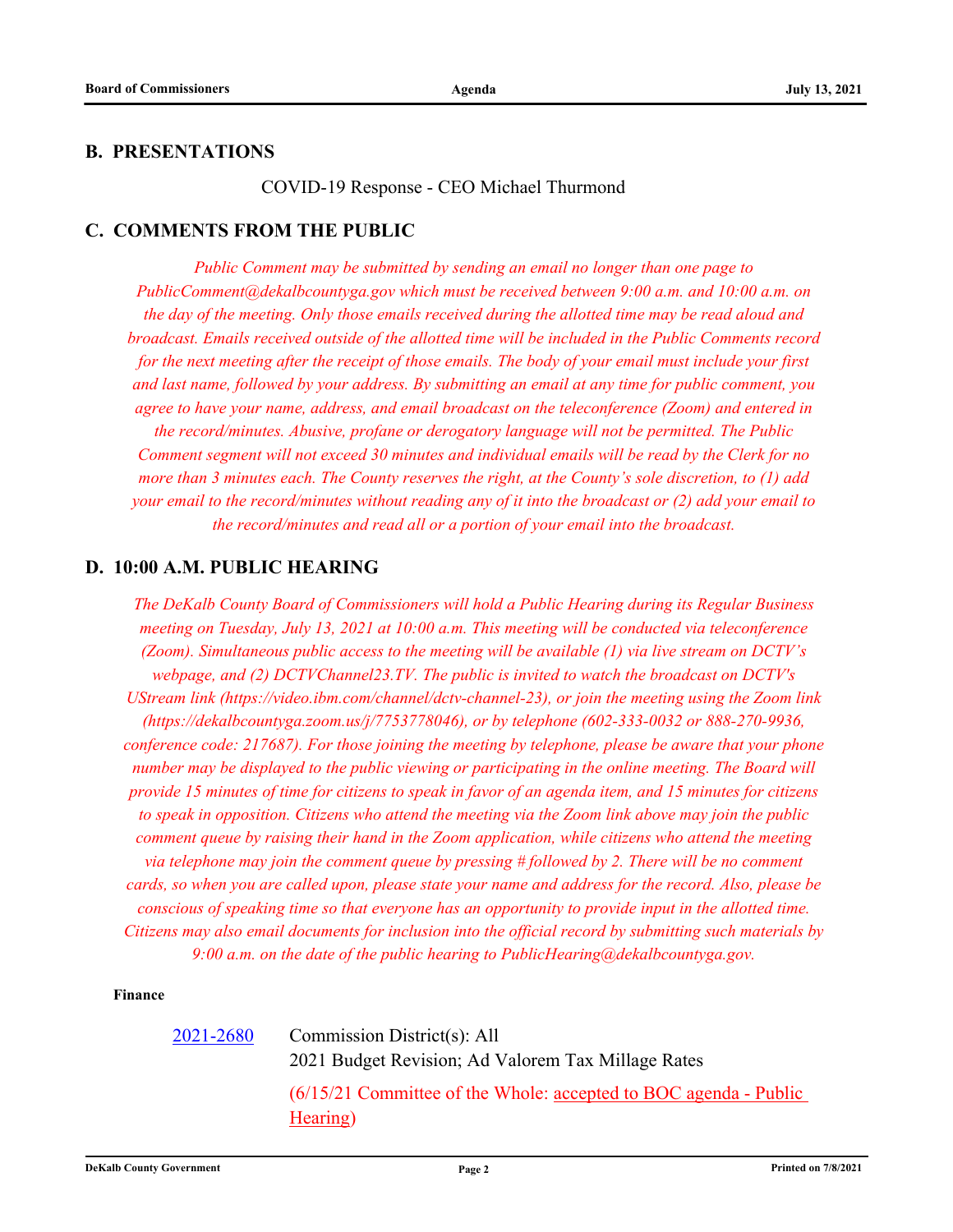(6/22/21 Board of Commissioners: deferred to the next meeting to the Board of Commissioners)

#### **Public Works - Transportation**

Commission District(s): 5 & 7 Traffic Calming Petition - Alice Ave between Old Greystone Ct and Cypress Trace. Cost to the County is \$15,150.00. [2021-2664](http://dekalbcountyga.legistar.com/gateway.aspx?m=l&id=/matter.aspx?key=8900)

> (7/6/21 Committee of the Whole: accepted to BOC agenda - Public Hearing)

#### **"DECISION ONLY" ITEMS – NO PUBLIC HEARING**

#### **Planning & Sustainability**

COMMISSION DISTRICT(S): 4 & 6 Application of Inline Communities LLC c/o Battle Law to rezone properties from R-75 (Residential-Medium Lot-75) and MR-2 (Medium Density Residential-2) District to RSM (Small Lot Residential Mix) District to construct townhomes and single-family detached residences, at 671 Northern Avenue. [2021-2120](http://dekalbcountyga.legistar.com/gateway.aspx?m=l&id=/matter.aspx?key=8356)

> (3/4/21 Planning Commission: deferred for two full cycles to the Board of Commissioners - Zoning Meeting)

> (3/25/21 Board of Commissioners - Zoning Meeting: deferred for a full cycle to the Board of Commissioners - Zoning Meeting)

(5/6/21 Planning Commission: approved with conditions per staff recommendation to the Board of Commissioners - Zoning Meeting)

(5/27/21 Board of Commissioners - Zoning Meeting: deferred for 30 days to the Board of Commissioners)

(6/22/21 Board of Commissioners: deferred to the next meeting to the Board of Commissioners)

# **E. APPEALS**

#### **Planning and Sustainability**

COMMISSION DISTRICT(S): 2 & 6 Appeal of a Decision of the Historic Preservation Commission [2021-2763](http://dekalbcountyga.legistar.com/gateway.aspx?m=l&id=/matter.aspx?key=8999)

(7/6/21 Committee of the Whole: accepted to BOC agenda - Appeal)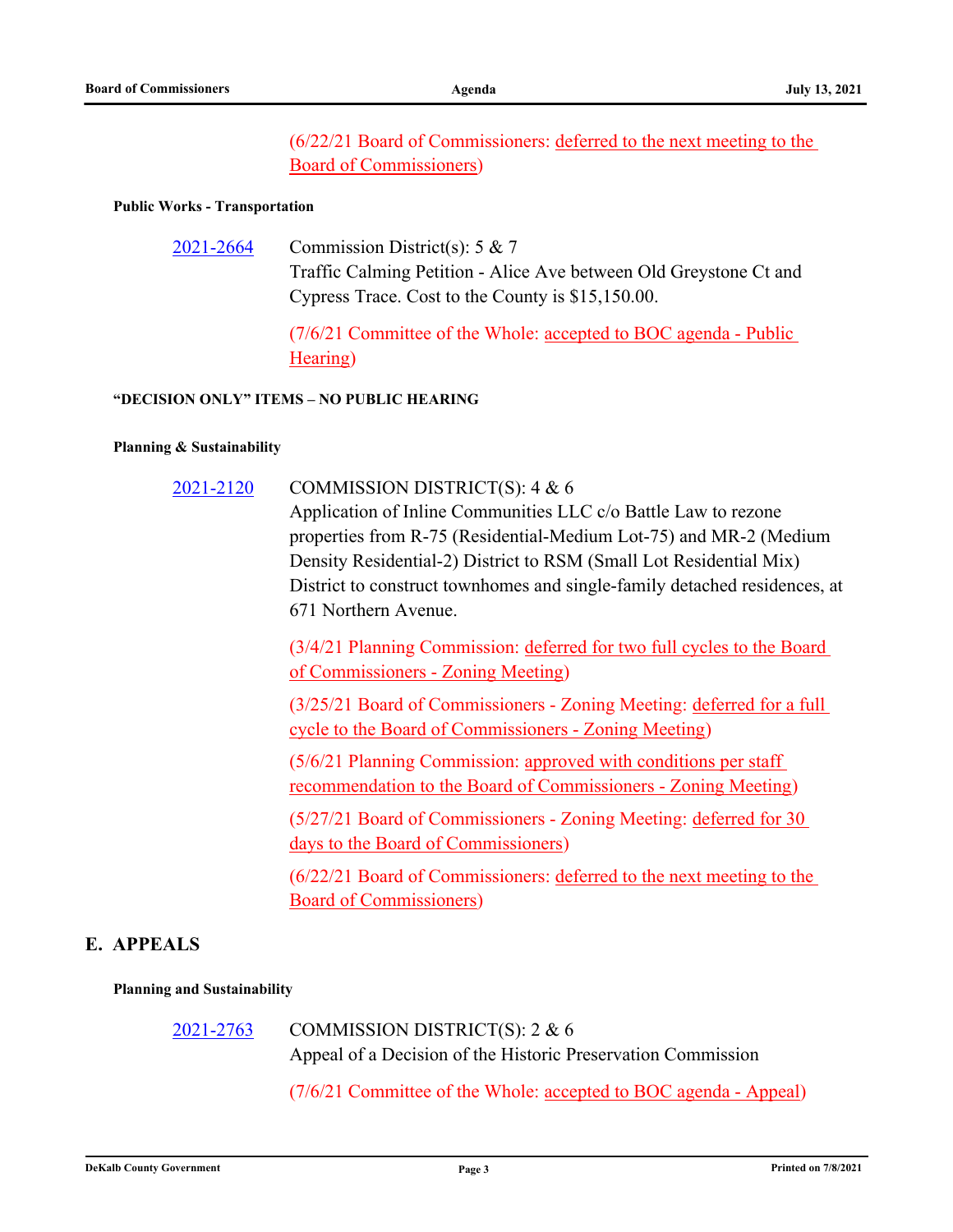# **F. APPOINTMENTS**

## **Chief Executive Office**

| 2021-2745 | Commission District(s): All Commission Districts<br>Appointment to the DeKalb Regional Land Bank Authority Board -<br>Quinn Green           |
|-----------|---------------------------------------------------------------------------------------------------------------------------------------------|
|           | $(6/15/21$ Committee of the Whole: accepted to BOC agenda -<br>Appointment)                                                                 |
|           | (6/22/21 PECS-Planning, Economic Development & Community<br>Services Committee: recommended for approval. to the Board of<br>Commissioners) |
|           | (6/22/21 Board of Commissioners: deferred to the next meeting to the                                                                        |

Board of Commissioners)

# **G. CONSENT AGENDA**

### **Airport**

| 2021-2740        | Commission District(s): Commission Districts $1 & 6$<br>Standardized T-Hangar Lease Agreement with Andris R. Golde  |
|------------------|---------------------------------------------------------------------------------------------------------------------|
|                  | (7/6/21 Committee of the Whole: Accepted to the BOC agenda -<br>Consent)                                            |
| <u>2021-2741</u> | Commission District(s): Commission Districts 1 & 6<br>Standardized T-Hangar Lease Agreement with Keith D. Mueller   |
|                  | (7/6/21 Committee of the Whole: Accepted to the BOC agenda -<br>Consent)                                            |
| 2021-2742        | Commission District(s): Commission Districts $1 & 6$<br>Standardized T-Hangar Lease Agreement with Richard Williams |
|                  | (7/6/21 Committee of the Whole: Accepted to the BOC agenda -<br>Consent)                                            |
| 2021-2751        | Commission District(s): Commission Districts 1 & 6<br>Standardized T-Hangar Lease Agreement with Andrew Julian      |
|                  | (7/6/21 Committee of the Whole: Accepted to the BOC agenda -<br>Consent)                                            |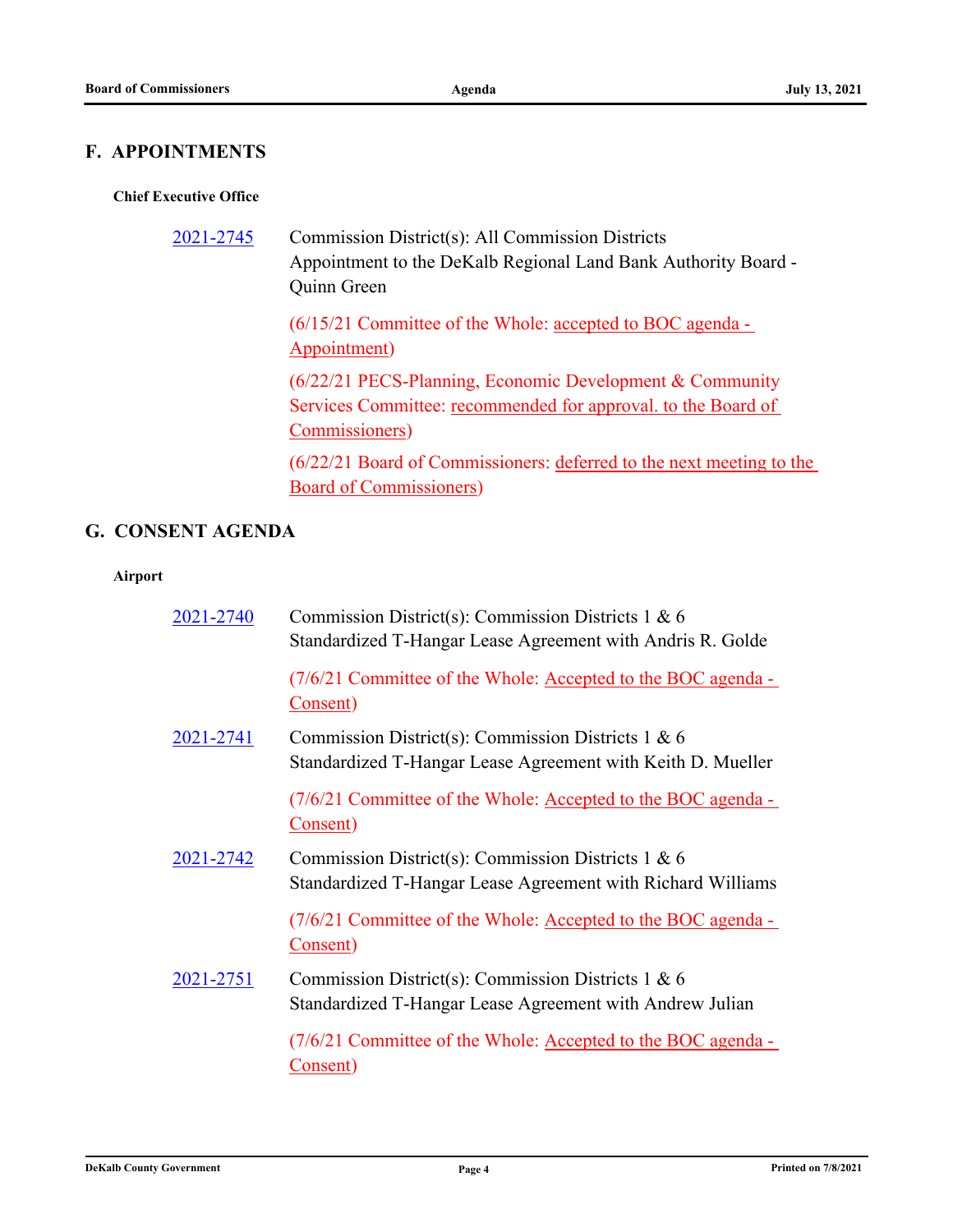#### **Board of Commissioners**

Commission District(s): All Approval of Minutes for the July 6, 2021 Committee of the Whole Meeting [2021-2801](http://dekalbcountyga.legistar.com/gateway.aspx?m=l&id=/matter.aspx?key=9037)

> (7/6/21 Committee of the Whole: Accepted to the BOC agenda - Consent)

#### **Board of Commissioners - District 7**

Commission District(s): District 7 [2021-2815](http://dekalbcountyga.legistar.com/gateway.aspx?m=l&id=/matter.aspx?key=9051)

> To appropriate \$25,000 of the District 7 American Rescue Plan grant funds to the DeKalb County Juvenile Justice Court to assist DeKalb juveniles with education, technology, counseling, and other wrap around services, as well as deliver quality programming to aid in the rehabilitation and redirection of at-risk youth in DeKalb County.

(7/6/21 Committee of the Whole: Accepted to the BOC agenda - Consent)

#### Commission District(s): District 7 [2021-2816](http://dekalbcountyga.legistar.com/gateway.aspx?m=l&id=/matter.aspx?key=9052)

To appropriate an amount not to exceed \$100,000 of District 7 American Rescue Plan grant funds assigned to the account reserved for District 7 for marketing that encourages citizens who might otherwise not get the vaccine to mitigate the public health emergency created by the COVID-19 pandemic.

(7/6/21 Committee of the Whole: Accepted to the BOC agenda - Consent)

**Clerk to the Board of Commissioners and CEO**

| 2021-2736 | Commission District(s): All<br>Approval of the Minutes of the Special Called Meeting of June 15, 2021            |
|-----------|------------------------------------------------------------------------------------------------------------------|
|           | (7/6/21 Committee of the Whole: Accepted to the BOC agenda -<br>Consent)                                         |
| 2021-2793 | Commission District(s): All<br>Approval of the Minutes of the Board of Commissioners Meeting of June<br>22, 2021 |
|           | (7/6/21 Committee of the Whole: Accepted to the BOC agenda -<br>Consent)                                         |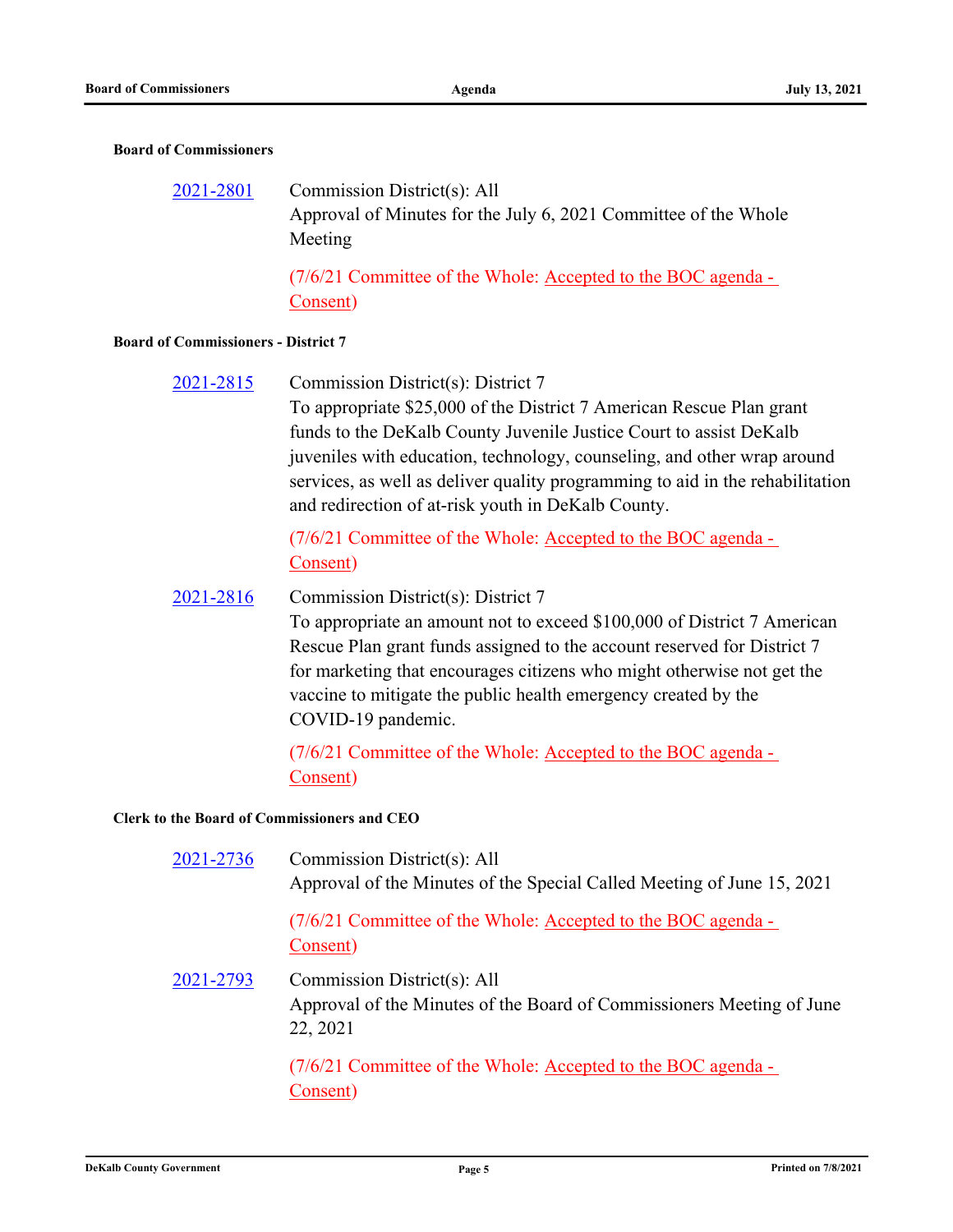#### **District Attorney**

| 2021-2732                      | Commission District(s): all<br>Acceptance of Additional \$38,804 for Sexual Assault Kit Initiative<br>(SAKI) Grant to District Attorney's Office; no match required |
|--------------------------------|---------------------------------------------------------------------------------------------------------------------------------------------------------------------|
|                                | (7/6/21 Committee of the Whole: Accepted to the BOC agenda -<br>Consent)                                                                                            |
| 2021-2818                      | Commission District(s): all<br>Request for Additional Fleet for District Attorney's Office; grant funded,<br>no additional funds required                           |
|                                | (7/6/21 Committee of the Whole: Accepted to the BOC agenda -<br>Consent)                                                                                            |
| on. Parks and Cultural Affairs |                                                                                                                                                                     |

## **Recreation, Parks and Cultural Affairs**

| 2021-2773 | Commission District(s): $4$ and $7$<br>Rename Redan Garcia Park to Chapman Farm and Redan Nature<br>Preserve |
|-----------|--------------------------------------------------------------------------------------------------------------|
|           | (7/6/21 Committee of the Whole: Accepted to the BOC agenda -<br>Consent)                                     |
| 2021-2774 | Commission District(s): Districts 4 and 7<br>Rename Rowland Road Park to Split Creek Park                    |
|           | (7/6/21 Committee of the Whole: Accepted to the BOC agenda -<br>Consent)                                     |

## **H. PRELIMINARY ITEMS**

**Board of Commissioners - District 7**

Commission District(s): All Districts A Resolution of The Governing Authority of DeKalb County, Georgia Opposing Big Truck Size or Weight Increases [2021-2817](http://dekalbcountyga.legistar.com/gateway.aspx?m=l&id=/matter.aspx?key=9053)

> (7/6/21 Committee of the Whole: Accepted to the BOC agenda and assigned to the PECS-Planning, Economic Development & Community Services Committee)

#### **Chief Executive Office**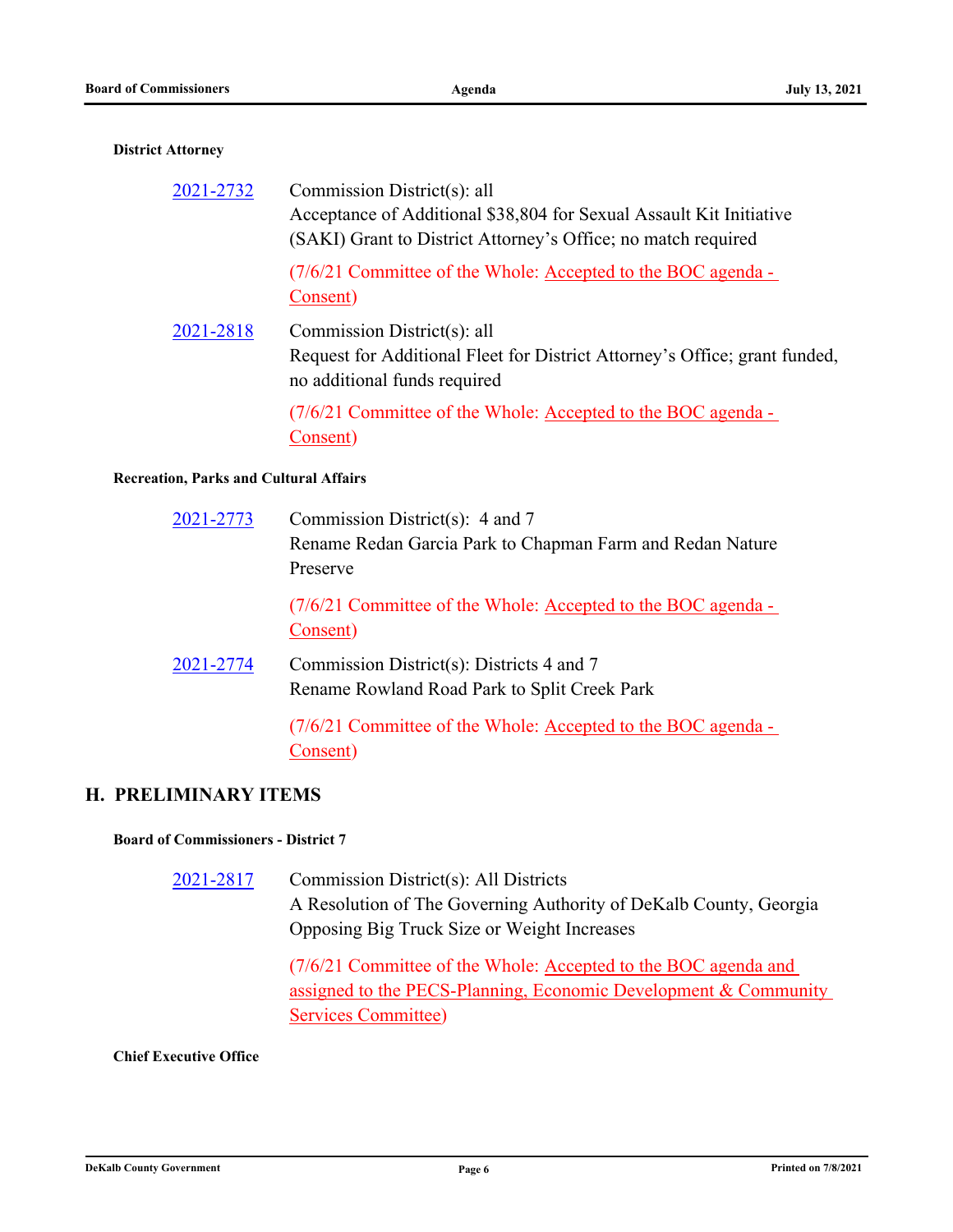| 2021-2776                                           | Commission District(s): All Commission Districts<br>An initial resolution authorizing the appointment of a placement agent in<br>connection with the private placement pursuant to a competitive process<br>and the issuance and sale by the County of its Tax Anticipation Notes<br>(Federally Taxable), due December 15, 2021 in the aggregate principal<br>amount not to exceed \$70,000,000 for the purposes of obtaining a<br>temporary loan to pay current expenses during the 2021 calendar year. |
|-----------------------------------------------------|----------------------------------------------------------------------------------------------------------------------------------------------------------------------------------------------------------------------------------------------------------------------------------------------------------------------------------------------------------------------------------------------------------------------------------------------------------------------------------------------------------|
|                                                     | (7/6/21 Committee of the Whole: Accepted to the BOC agenda and<br>assigned to the FAB-Finance, Audit & Budget Committee)                                                                                                                                                                                                                                                                                                                                                                                 |
| <b>Community Development</b>                        |                                                                                                                                                                                                                                                                                                                                                                                                                                                                                                          |
| 2021-2665                                           | Commission District(s): Serves All<br>Update to the 2019-2023 Consolidated Plan for the Department of<br>Housing and Urban Development (HUD) Programs, including the 2021<br>Annual Action Plan - Federally Funded, No Cost to the County                                                                                                                                                                                                                                                                |
|                                                     | (7/6/21 Committee of the Whole: Accepted to the BOC agenda and<br>assigned to the PECS-Planning, Economic Development & Community<br><b>Services Committee)</b>                                                                                                                                                                                                                                                                                                                                          |
| 2021-2706                                           | Commission District(s): Commission Districts 1 and 6<br>Approval of Contract with the City of Chamblee for the Hardee Avenue<br>Sidewalk Project                                                                                                                                                                                                                                                                                                                                                         |
|                                                     | (7/6/21 PWI-Public Works & Infrastructure Committee: no official<br>recommendation)                                                                                                                                                                                                                                                                                                                                                                                                                      |
|                                                     | (7/6/21 Committee of the Whole: Accepted to the BOC agenda and<br>assigned to the PECS-Planning, Economic Development & Community<br><b>Services Committee)</b>                                                                                                                                                                                                                                                                                                                                          |
| <b>Executive Assistant - Chief Operating Office</b> |                                                                                                                                                                                                                                                                                                                                                                                                                                                                                                          |

Commission District(s): All Commission Districts Authorizing the Reallocation of Funds Originally Derived from the Sale of Clark Harrison Building [2021-2694](http://dekalbcountyga.legistar.com/gateway.aspx?m=l&id=/matter.aspx?key=8930)

> (7/6/21 OPS-County Operations Committee: recommended for approval. to the Board of Commissioners)

(7/6/21 Committee of the Whole: Accepted to the BOC agenda and assigned to the OPS-County Operations Committee)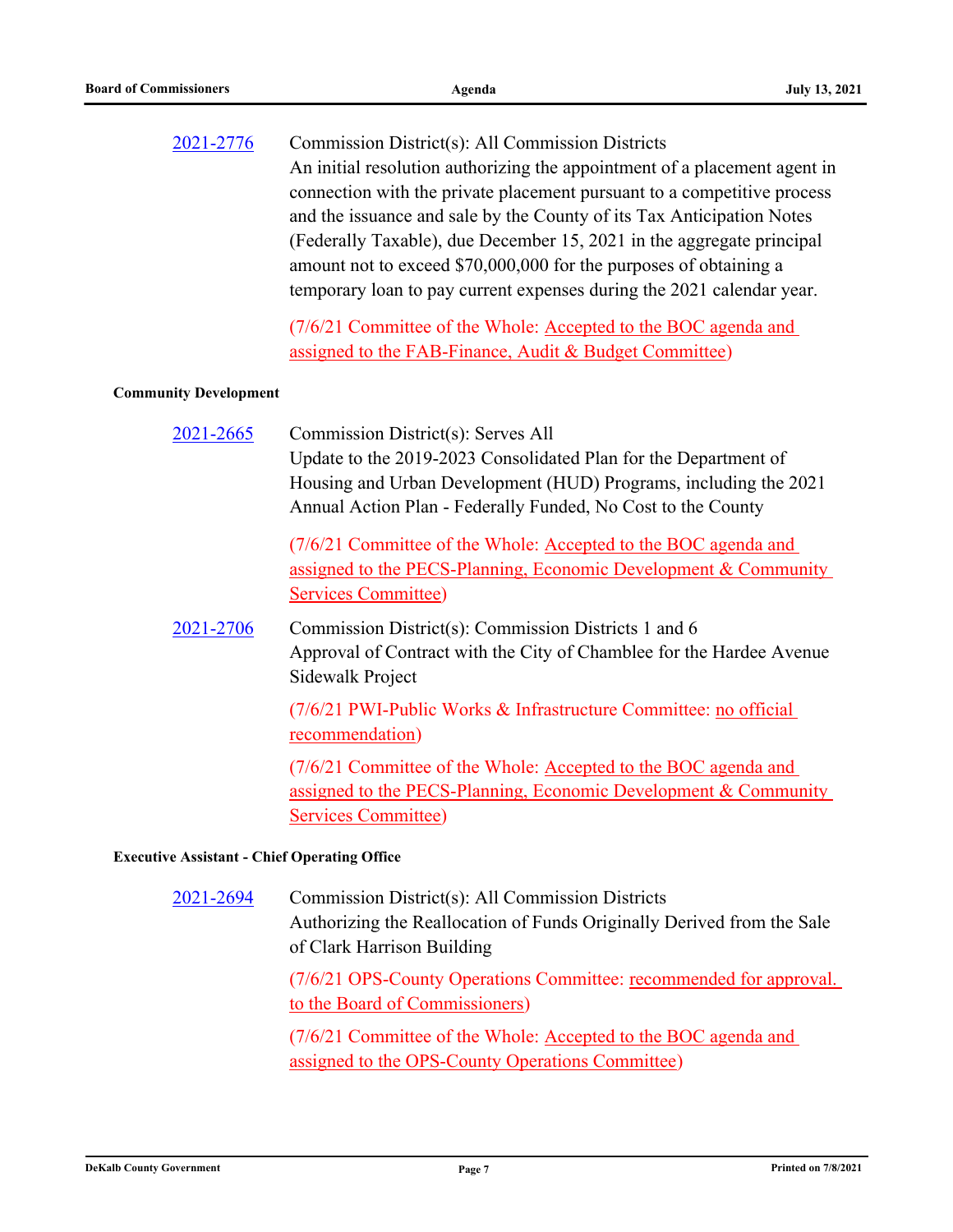# **GIS Department**

| 2021-2693             | Commission District(s): $1 \& 6$                                       |
|-----------------------|------------------------------------------------------------------------|
|                       | A Resolution to Declare County Real Property as Surplus and Authorize  |
|                       | its Sale - 4046 Parsons Drive, Chamblee, GA, 30341, Parcel             |
|                       | Identification Number 18-334-01-082.                                   |
|                       | (7/6/21 Committee of the Whole: Accepted to the BOC agenda and         |
|                       | assigned to the PECS-Planning, Economic Development & Community        |
|                       | <b>Services Committee)</b>                                             |
| <b>Human Services</b> |                                                                        |
| 2021-2673             | Commission District(s): All                                            |
|                       | Revenue Contract between DeKalb County and the Georgia Department      |
|                       | of Human Services to provide Transportation Services to Seniors and    |
|                       | Individuals with Disabilities- at a Cost to the County of \$538,645.50 |
|                       | (7/6/21 Committee of the Whole: Accepted to the BOC agenda and         |
|                       | assigned to the PECS-Planning, Economic Development & Community        |
|                       | Services Committee)                                                    |

### **Police Services**

| 2021-2444 | Commission District(s): All Commission Districts<br>Change Order No. 2 to Contract 06-900516 for Lease Agreement with<br>ATC Watertown LLC (Multiyear)                 |
|-----------|------------------------------------------------------------------------------------------------------------------------------------------------------------------------|
|           | (7/6/21 ERPS-Employee Relations & Public Safety Committee:<br>recommended for approval upon receipt of additional information to the<br><b>Board of Commissioners)</b> |
|           | (7/6/21 Committee of the Whole: Accepted to the BOC agenda and<br>assigned to the ERPS-Employee Relations & Public Safety Committee)                                   |
| 2021-2700 | Commission District(s): All Commission Districts<br>Acceptance of Federal Forfeiture Property - Police Services                                                        |
|           | (7/6/21 ERPS-Employee Relations & Public Safety Committee:<br><u>recommended for approval. to the Board of Commissioners</u>                                           |
|           | (7/6/21 Committee of the Whole: Accepted to the BOC agenda and<br>assigned to the ERPS-Employee Relations & Public Safety Committee)                                   |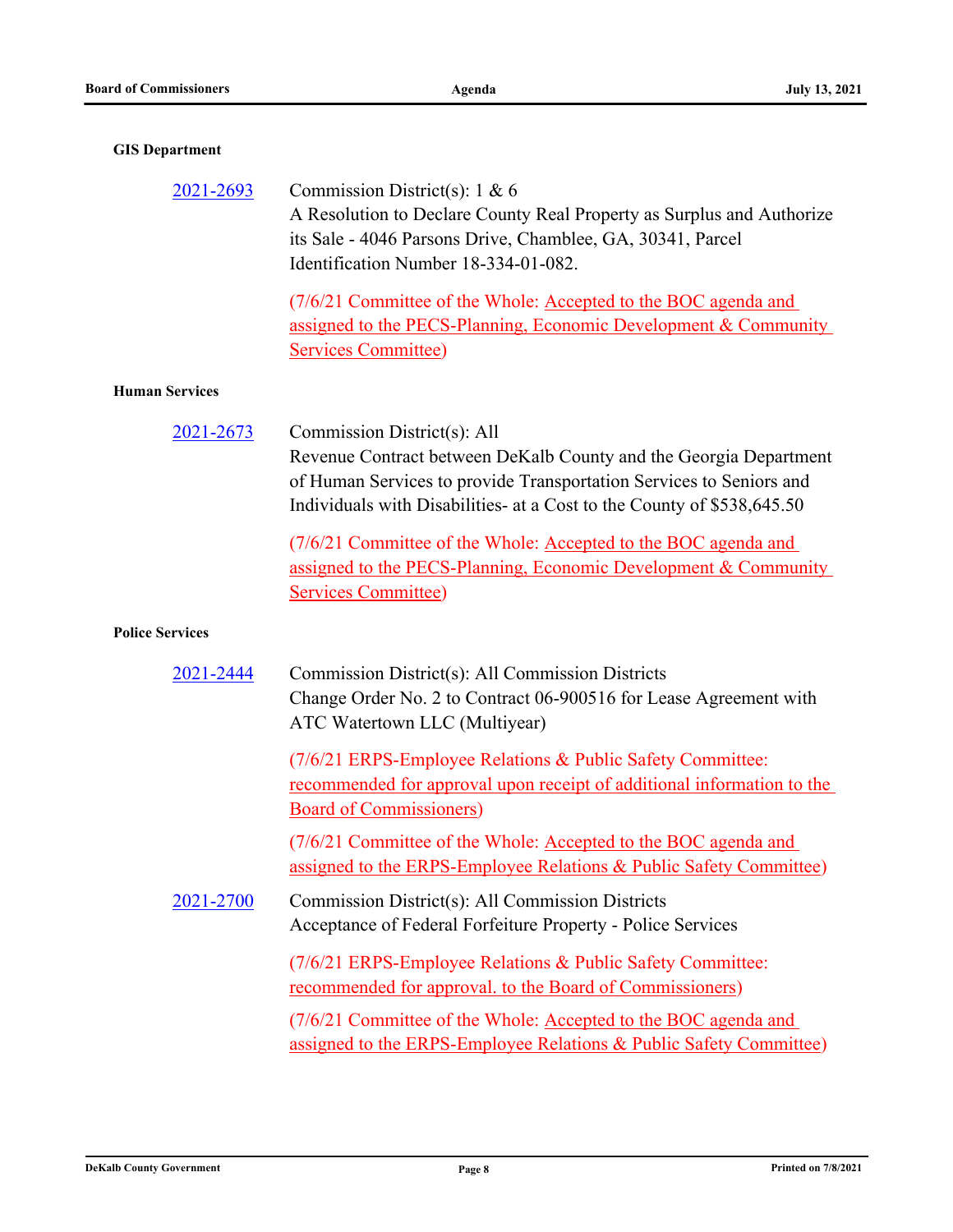| 2021-2702                       | Commission District(s): Commission Districts 1 and Super District 7<br>Option to Renew Contract No. 1197126 (previous Contract No.<br>12-902427) - Lease Agreement 2156 Flintstone Drive, Tucker GA 30084 |
|---------------------------------|-----------------------------------------------------------------------------------------------------------------------------------------------------------------------------------------------------------|
|                                 | (7/6/21 Committee of the Whole: Accepted to the BOC agenda and<br>assigned to the ERPS-Employee Relations & Public Safety Committee)                                                                      |
|                                 | (7/6/21 ERPS-Employee Relations & Public Safety Committee:<br>recommended for approval. to the Board of Commissioners)                                                                                    |
| Public Works - Roads & Drainage |                                                                                                                                                                                                           |
| 2021200                         | $\Omega$ and $\Omega$ and $\Omega$ and $\Omega$ and $\Omega$ and $\Omega$ and $\Omega$ and $\Omega$                                                                                                       |

Commission District(s): Commission District 1 Approve Placement of Embry Hills (Sign Toppers) Signage within DeKalb County Right-of-Way Embry Hills [2021-2688](http://dekalbcountyga.legistar.com/gateway.aspx?m=l&id=/matter.aspx?key=8924)

> (7/6/21 Committee of the Whole: Accepted to the BOC agenda and assigned to the PWI-Public Works & Infrastructure Committee)

(7/6/21 PWI-Public Works & Infrastructure Committee: recommended for approval. to the Board of Commissioners)

#### **Public Works - Transportation**

| 2021-2721 | Commission District(s): 3, 6 and 7<br>Georgia Power Maintenance Agreement for Roadway Lighting at the Flat<br>Shoals Road at I-285 Interchange |
|-----------|------------------------------------------------------------------------------------------------------------------------------------------------|
|           | (7/6/21 Committee of the Whole: Accepted to the BOC agenda and<br>assigned to the PWI-Public Works & Infrastructure Committee)                 |
|           | (7/6/21 PWI-Public Works & Infrastructure Committee: recommended<br>for approval. to the Board of Commissioners)                               |
| 2021-2735 | Commission District(s): 1, 3, 4, 5, 6 & 7<br><b>GDOT Funding for Pavement Marking Safety Upgrades</b>                                          |
|           | (7/6/21 Committee of the Whole: Accepted to the BOC agenda and<br>assigned to the PWI-Public Works & Infrastructure Committee)                 |
|           | (7/6/21 PWI-Public Works & Infrastructure Committee: recommended<br>for approval. to the Board of Commissioners)                               |

### **Purchasing & Contracting**

*Purchasing & Contracting - to ERPS Committee*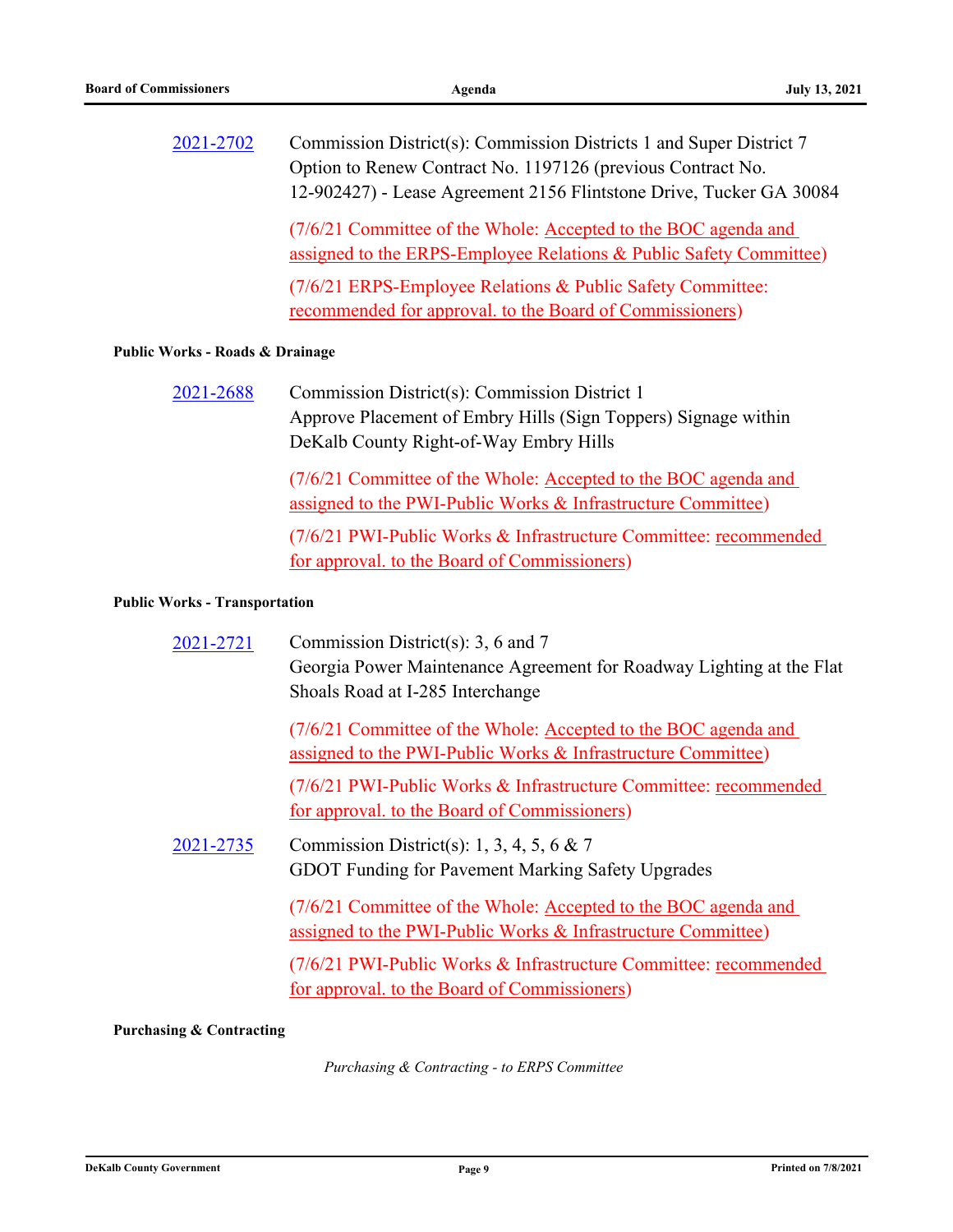Commission District(s): ALL CA - Sourcewell Cooperative Contract No. GA-ST07-040820-JLC State of Georgia - Indefinite Quantity Construction Contract for use by Fire Rescue (FR). This contract consists of the purchase, installation, and project management to construct Plymovent Vehicle Exhaust Systems at County Fire Stations. Awarded to Johnson-Laux Construction LLC. Amount Not To Exceed: \$1,068,788.11. [2021-2620](http://dekalbcountyga.legistar.com/gateway.aspx?m=l&id=/matter.aspx?key=8856) (7/6/21 ERPS-Employee Relations & Public Safety Committee: recommended for approval. to the Board of Commissioners) (7/6/21 Committee of the Whole: Accepted to the BOC agenda and assigned to the ERPS-Employee Relations & Public Safety Committee) *Purchasing & Contracting - to OPS Committee* Commission District(s): All CO - Change Order No. 1 to Contract No. 1149305 for Landscape Maintenance Services - Public Grounds and Parks (Annual Contract with 2 Options to Renew): for use by the Departments of Recreation, Parks and Cultural Affairs (RPCA), Facilities Management (FM), Public Works Sanitation-Beautification and Watershed Management (DWM). This contract consists of providing various landscape maintenance services for County sites. Awarded to Art-scape, Inc. Amount Not To Exceed: \$16,730.00. [2021-2708](http://dekalbcountyga.legistar.com/gateway.aspx?m=l&id=/matter.aspx?key=8944) (7/6/21 OPS-County Operations Committee: recommended for approval. to the Board of Commissioners) (7/6/21 Committee of the Whole: Accepted to the BOC agenda and assigned to the OPS-County Operations Committee) Commission District(s): ALL CA - Kronos Technical Software and Equipment Support Services: for use by the Department of Innovation and Technology (DoIT). Consists of piggybacking off the competitively let OMNIA Partners Contract No. 18220 for the renewal of the software, hardware, support, and maintenance of Kronos equipment. Awarded to Kronos, Inc. Amount Not To Exceed: \$138,351.05. [2021-2723](http://dekalbcountyga.legistar.com/gateway.aspx?m=l&id=/matter.aspx?key=8959) (7/6/21 Committee of the Whole: Accepted to the BOC agenda and assigned to the OPS-County Operations Committee)

> (7/6/21 OPS-County Operations Committee: recommended for approval. to the Board of Commissioners)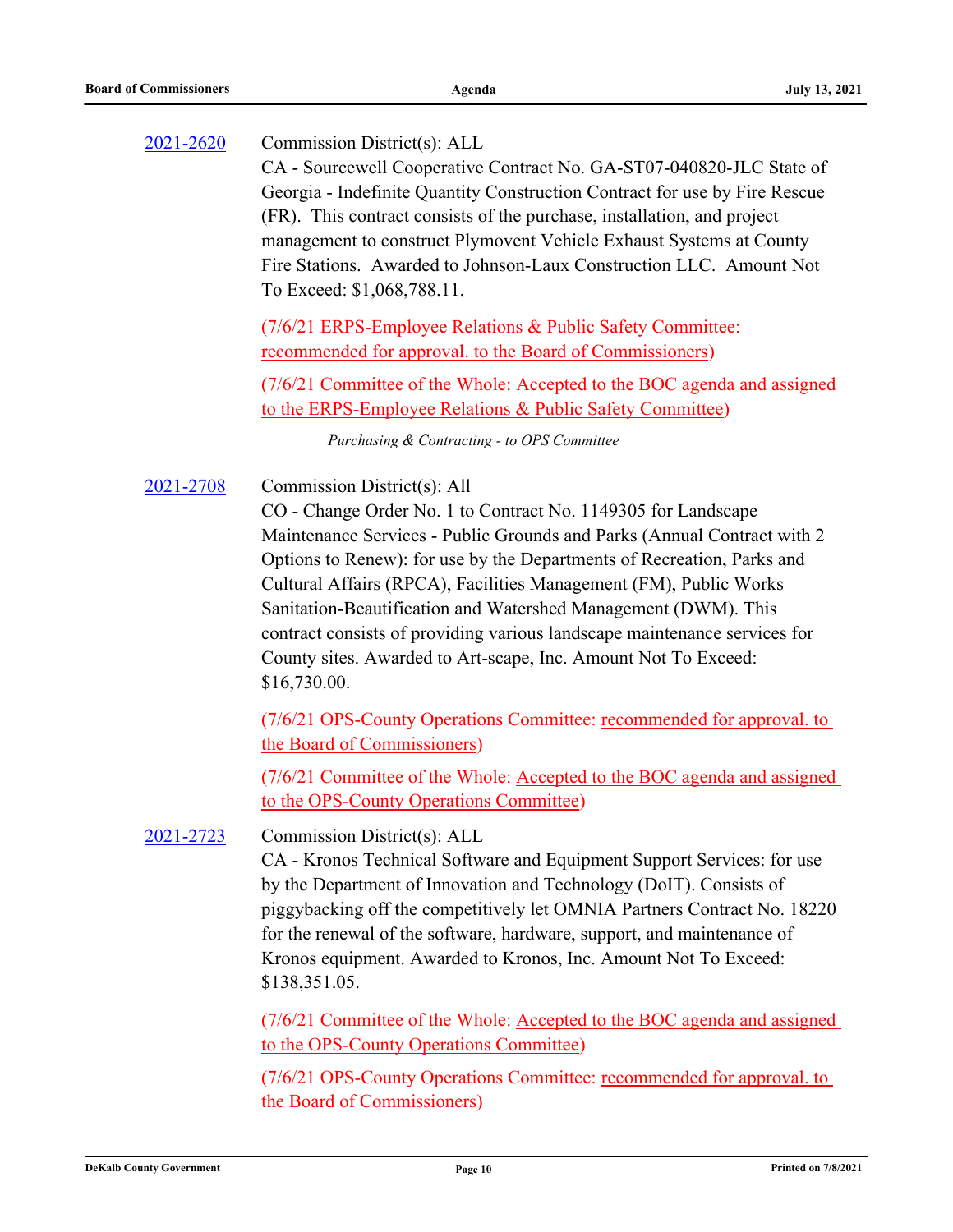#### *Purchasing & Contracting - to PECS Committee*

#### Commission District(s): 3 and 6 [2021-2574](http://dekalbcountyga.legistar.com/gateway.aspx?m=l&id=/matter.aspx?key=8810)

CA - Cooperative Agreement No. 060518-CSC: Athletic Surfacing with Related Materials, Supplies, Installation and Services for use by the Department of Recreation, Parks and Cultural Affairs. This contract consists of the design, purchase, construction, and installation of recreational wood flooring at Exchange Intergenerational Center: Awarded to: Southeastern Surfaces & Equipment. Amount Not To Exceed: \$176,295.00.

(7/6/21 Committee of the Whole: Accepted to the BOC agenda and assigned to the PECS-Planning, Economic Development & Community Services Committee)

Commission District(s): All RES - Invitation No. 19-101126 In-Home Services for Seniors (Annual Contract with 4 Options to Renew): for use by the Department of Human Services (HS). Consists of the provision of personal care tasks, homemaker tasks and respite tasks as supportive services to allow seniors to age at home. This request is to rescind the award to Medi Caregivers, Inc. [2021-2592](http://dekalbcountyga.legistar.com/gateway.aspx?m=l&id=/matter.aspx?key=8828)

> (7/6/21 Committee of the Whole: Accepted to the BOC agenda and assigned to the PECS-Planning, Economic Development & Community Services Committee)

#### Commission District(s): All [2021-2691](http://dekalbcountyga.legistar.com/gateway.aspx?m=l&id=/matter.aspx?key=8927)

REN - Demolition of Residential and Commercial Buildings (Annual Contract - 1st Renewal of 2 Options to Renew): Contract Nos.: 1220672 and 1220675 for use by the Department of Recreation, Parks and Cultural Affairs (RPCA). These contracts consist of asbestos abatement, demolition of commercial and residential buildings and debris removal. Awarded to: Complete Demolition Service, LLC and Diversified Environmental Management, Inc. Total Amount Not To Exceed: \$70,000.00.

(7/6/21 Committee of the Whole: Accepted to the BOC agenda and assigned to the PECS-Planning, Economic Development & Community Services Committee)

*Purchasing & Contracting - to PWI Committee*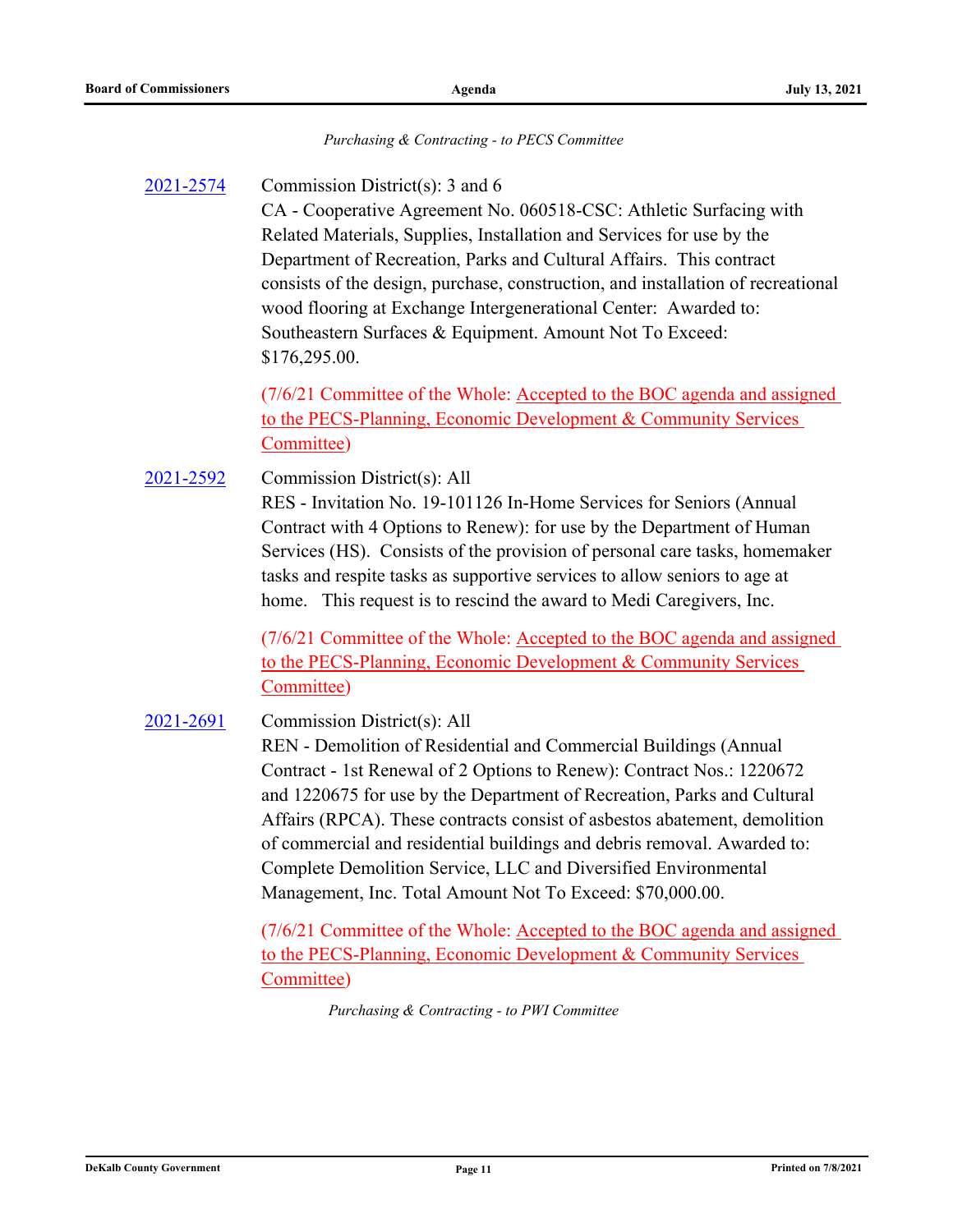| 2021-2670 | Commission District(s): All<br>LB - Invitation No. 20-101319 Crane Services (Three (3) Year Multiyear<br>Contract): for use by the Department of Watershed Management (DWM).<br>Consists of the provision of crane services. Recommend award to the sole<br>bidder who is responsive and responsible: Phoenix Crane Service, Inc.<br>Amount Not to Exceed: \$817,875.00.                                                                                                                                                                                                                                                                                                                                                                                                                                                                                                                                  |
|-----------|-----------------------------------------------------------------------------------------------------------------------------------------------------------------------------------------------------------------------------------------------------------------------------------------------------------------------------------------------------------------------------------------------------------------------------------------------------------------------------------------------------------------------------------------------------------------------------------------------------------------------------------------------------------------------------------------------------------------------------------------------------------------------------------------------------------------------------------------------------------------------------------------------------------|
|           | (7/6/21 PWI-Public Works & Infrastructure Committee: recommended for<br>approval. to the Board of Commissioners)                                                                                                                                                                                                                                                                                                                                                                                                                                                                                                                                                                                                                                                                                                                                                                                          |
|           | (7/6/21 Committee of the Whole: Accepted to the BOC agenda and assigned<br>to the PWI-Public Works & Infrastructure Committee)                                                                                                                                                                                                                                                                                                                                                                                                                                                                                                                                                                                                                                                                                                                                                                            |
| 2021-2672 | Commission District(s): ALL<br>RFP - Request for Proposals No. 20-500558 On Call Soils & Materials<br>Testing, Surveying Services and Structural Analysis (Multiyear Contract):<br>for use by the Departments of Facilities Management (FM), Recreation,<br>Parks and Cultural Affairs (RPCA), Public Works-Transportation, Public<br>Works-Roads & Drainage and Department of Waste Management (DWM).<br>Consists of providing geotechnical and geo-environmental evaluations for<br>evaluating the engineering constructability and/or potential environmental<br>risks of multiple sites throughout the County. Recommend award to the four<br>(4) highest scoring proposers: MATRIX Engineering Group, Inc., Corporate<br>Environmental Risk Management, LLC (CERM), ACCURA Engineering &<br>Consultant Services, Inc. and United Consulting Group, Ltd. Total Amount<br>Not To Exceed: \$830,000.00. |
|           | (7/6/21 Committee of the Whole: Accepted to the BOC agenda and assigned<br>to the PWI-Public Works & Infrastructure Committee)                                                                                                                                                                                                                                                                                                                                                                                                                                                                                                                                                                                                                                                                                                                                                                            |
|           | (7/6/21 PWI-Public Works & Infrastructure Committee: recommended for<br>approval. to the Board of Commissioners)                                                                                                                                                                                                                                                                                                                                                                                                                                                                                                                                                                                                                                                                                                                                                                                          |
| 2021-2703 | Commission District(s): ALL<br>CA-350 HP Crawler Dozer: for use by Public Works-Fleet Management to<br>be used by Public Works-Sanitation. Consists of piggybacking off the<br>competitively let Sourcewell Contract No. 032119-JDC to purchase two (2)<br>350 hp (horsepower) crawler dozers. These units are used to prepare the<br>landfill site, build access roads and to perform various other tasks. Awarded<br>to Flint Equipment Co. Amount Not To Exceed: \$1,498,116.00.                                                                                                                                                                                                                                                                                                                                                                                                                       |
|           | (7/6/21 Committee of the Whole: Accepted to the BOC agenda and assigned<br>to the PWI-Public Works & Infrastructure Committee)                                                                                                                                                                                                                                                                                                                                                                                                                                                                                                                                                                                                                                                                                                                                                                            |
|           | (7/6/21 PWI-Public Works & Infrastructure Committee: recommended for<br>approval. to the Board of Commissioners)                                                                                                                                                                                                                                                                                                                                                                                                                                                                                                                                                                                                                                                                                                                                                                                          |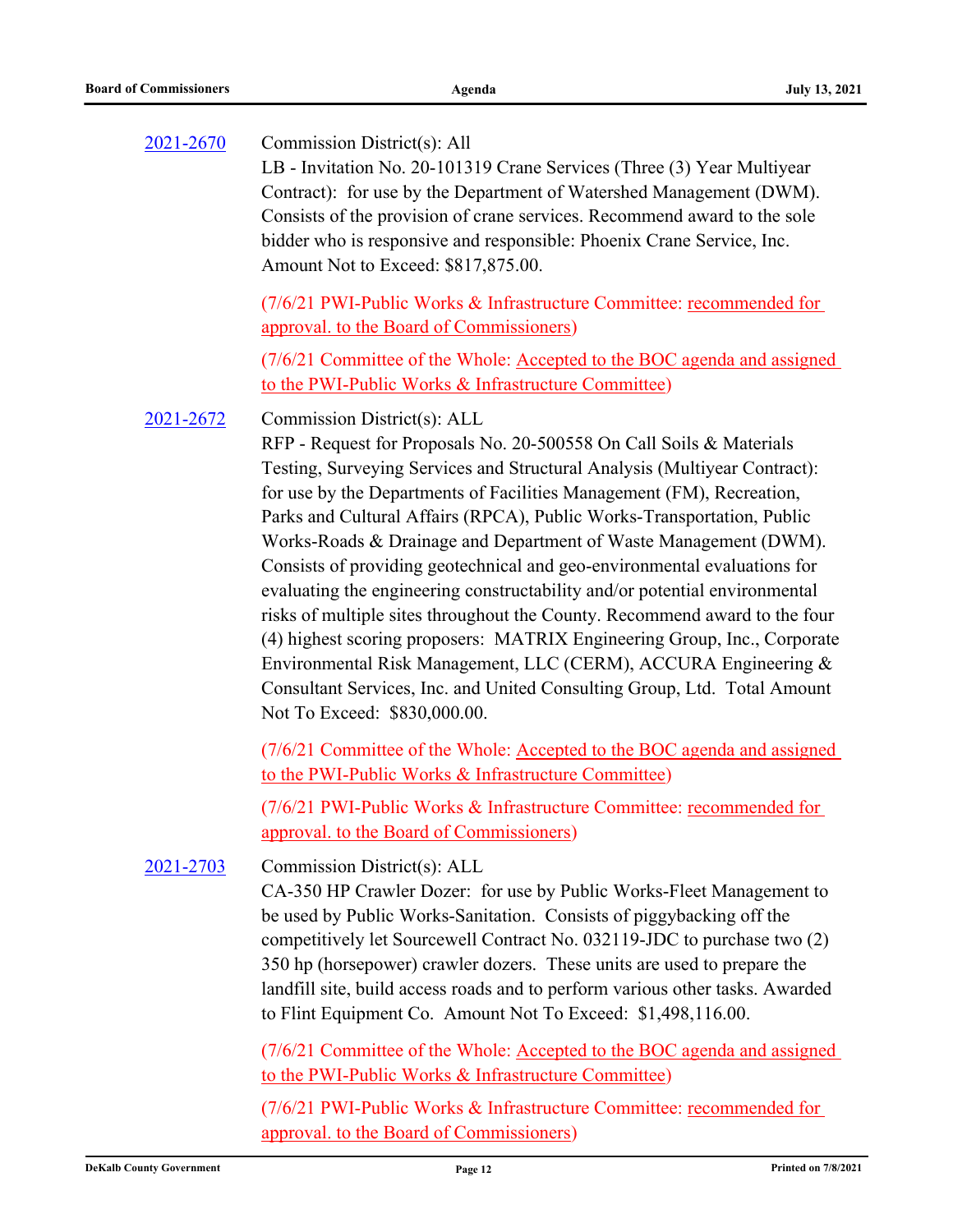Commission District(s): ALL LB - Invitation No. 21-100917 Rock Crushing (Annual Contract with 2 Options to Renew): for use by Public Works - Sanitation. Consists of crushing rock, granite, stone and hauling materials to and from the Seminole Road Landfill. Recommend award to the sole bidder who was responsive and responsible: K&T Installers, LLC. Amount Not To Exceed: \$178,050.00. [2021-2731](http://dekalbcountyga.legistar.com/gateway.aspx?m=l&id=/matter.aspx?key=8967)

> (7/6/21 Committee of the Whole: Accepted to the BOC agenda and assigned to the PWI-Public Works & Infrastructure Committee)

(7/6/21 PWI-Public Works & Infrastructure Committee: recommended for approval. to the Board of Commissioners)

#### **Recreation, Parks and Cultural Affairs**

Commission District(s): Districts 4 and 6 Avondale Dunaire Master Plan [2021-2775](http://dekalbcountyga.legistar.com/gateway.aspx?m=l&id=/matter.aspx?key=9011)

> (7/6/21 Committee of the Whole: Accepted to the BOC agenda and assigned to the PECS-Planning, Economic Development & Community Services Committee)

#### **Watershed Management**

| 2021-2709 | Commission District(s): $2 & 6$<br>Georgia Department of Transportation Contract Item Agreement - Water<br>and Sewer Facilities Project PI M005990 State Route 42 from City<br>Street 2873/Briarcliff Place to State Route 13/US 23 in DeKalb County -<br>Resurfacing |
|-----------|-----------------------------------------------------------------------------------------------------------------------------------------------------------------------------------------------------------------------------------------------------------------------|
|           | (7/6/21 Committee of the Whole: Accepted to the BOC agenda and<br>assigned to the PWI-Public Works & Infrastructure Committee)                                                                                                                                        |
|           | (7/6/21 PWI-Public Works & Infrastructure Committee: recommended<br>for approval. to the Board of Commissioners)                                                                                                                                                      |
| 2021-2712 | Commission District(s): $2 & 6$<br>Georgia Department of Transportation Contract Item Agreement - Water<br>and Sewer Facilities Project PI 0015629 State Route 236 from Leafmore<br>Place to Pangborn Road in DeKalb County                                           |
|           | (7/6/21 Committee of the Whole: Accepted to the BOC agenda and<br>assigned to the PWI-Public Works & Infrastructure Committee)                                                                                                                                        |
|           | (7/6/21 PWI-Public Works & Infrastructure Committee: recommended<br>for approval. to the Board of Commissioners)                                                                                                                                                      |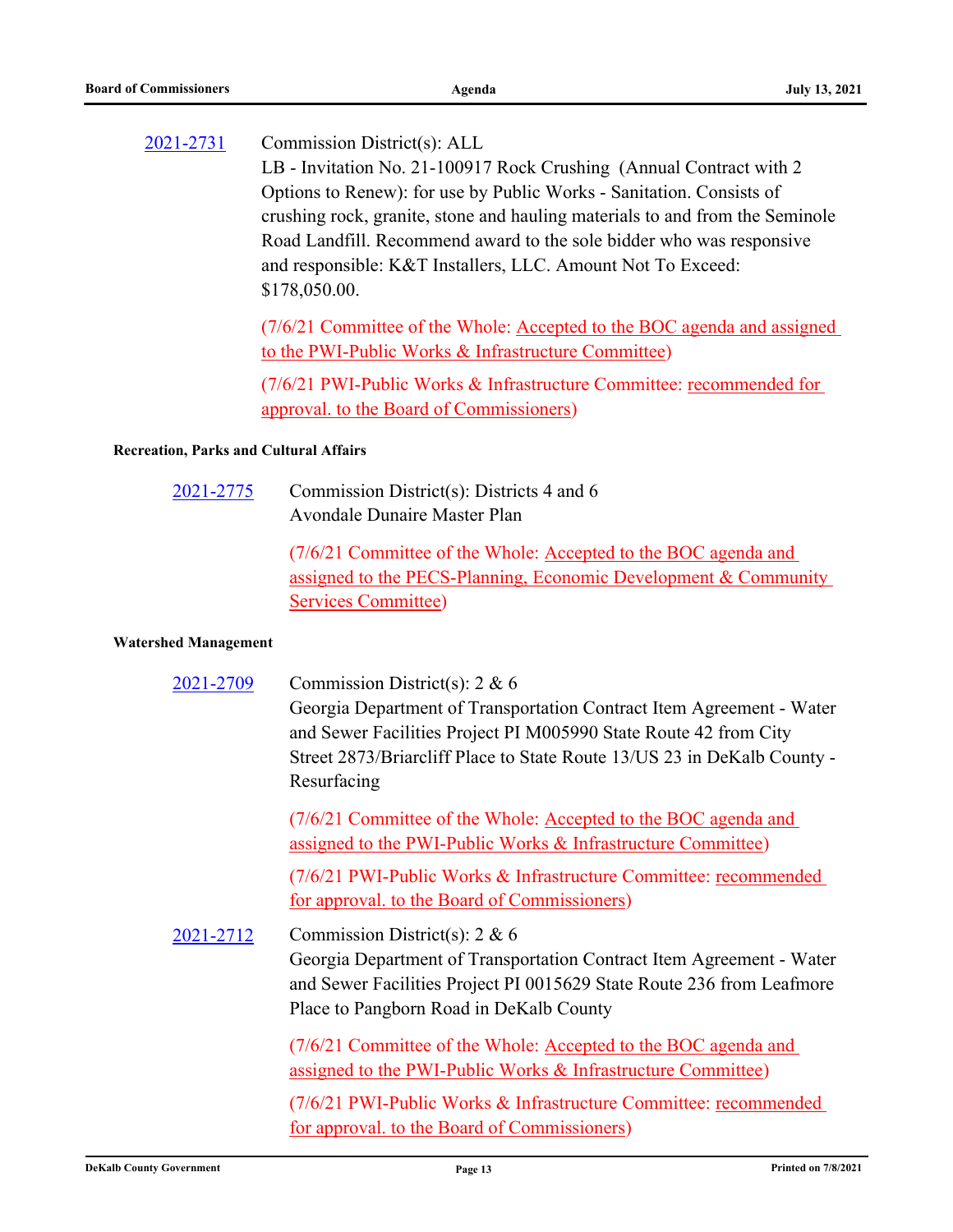# **I. ITEMS FOR DECISION BY THE BOARD**

#### **Board of Commissioners**

[2021-2400](http://dekalbcountyga.legistar.com/gateway.aspx?m=l&id=/matter.aspx?key=8636)

Commission District(s): All Districts

Resolution of the Governing Authority of DeKalb County, Georgia Expressing Condemnation of Hate Crimes, Misogyny and Discrimination Targeting Members of the Asian American and Pacific Islander Communities.

(3/23/21 Board of Commissioners: deferred to the next meeting to the PECS-Planning, Economic Development & Community Services Committee)

(4/13/21 PECS-Planning, Economic Development & Community Services Committee: recommended for deferral to the Board of Commissioners)

(4/13/21 Board of Commissioners: deferred to the next meeting to the Board of Commissioners)

(4/27/21 Board of Commissioners: deferred for 30 days to the Board of Commissioners)

(5/25/21 Board of Commissioners: deferred for 2 weeks to the PECS-Planning, Economic Development & Community Services Committee)

(5/25/21 PECS-Planning, Economic Development & Community Services Committee: recommended for deferral to the Board of Commissioners)

(6/8/21 Board of Commissioners: deferred for 2 weeks to the PECS-Planning, Economic Development & Community Services Committee)

(6/22/21 PECS-Planning, Economic Development & Community Services Committee: recommended holding in committee to the Board of Commissioners)

(6/22/21 Board of Commissioners: deferred to the next meeting to the Board of Commissioners)

Commission District(s): All Commission Districts DeKalb County No Net Loss of Trees Policy [2021-2598](http://dekalbcountyga.legistar.com/gateway.aspx?m=l&id=/matter.aspx?key=8834)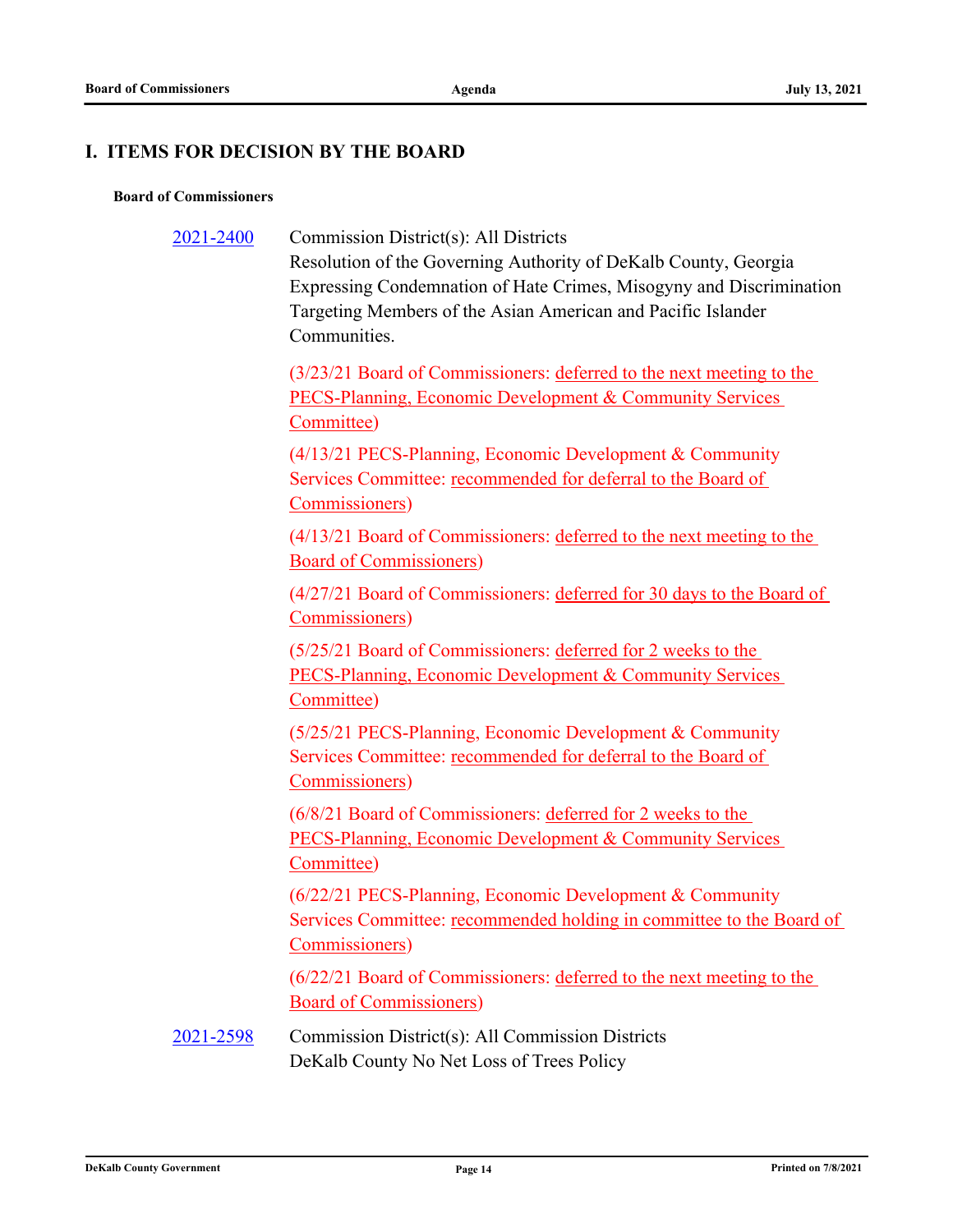(5/18/21 Committee of the Whole: Accepted to the BOC agenda and assigned to the PECS-Planning, Economic Development & Community Services Committee) (5/25/21 Board of Commissioners: deferred for 45 days to the

PECS-Planning, Economic Development & Community Services Committee)

#### **Board of Commissioners - District 2**

Commission District(s): Districts 2 and 6 Resolution Conveying the Policy of the DeKalb County Governing Authority Concerning Property Tax Abatement for the Manor Druid Hills Apartment/Hotel/Medical Office Project in the City of Brookhaven [2021-2369](http://dekalbcountyga.legistar.com/gateway.aspx?m=l&id=/matter.aspx?key=8605) (3/16/21 Committee of the Whole: Accepted to the BOC agenda and assigned to the PECS-Planning, Economic Development & Community Services Committee) (3/23/21 PECS-Planning, Economic Development & Community Services Committee: recommended for denial to the Board of Commissioners) (3/23/21 Board of Commissioners: deferred to the next meeting to the PECS-Planning, Economic Development & Community Services Committee) (4/13/21 Board of Commissioners: deferred to the next meeting to the Board of Commissioners) (4/13/21 PECS-Planning, Economic Development & Community Services Committee: recommended for deferral to the Board of Commissioners) (4/27/21 Board of Commissioners: deferred for 30 days to the Board of Commissioners) (5/11/21 PECS-Planning, Economic Development & Community Services Committee: no official recommendation) (5/25/21 PECS-Planning, Economic Development & Community Services Committee: recommended for deferral to the Board of Commissioners) (5/25/21 Board of Commissioners: deferred for 2 weeks to the PECS-Planning, Economic Development & Community Services Committee)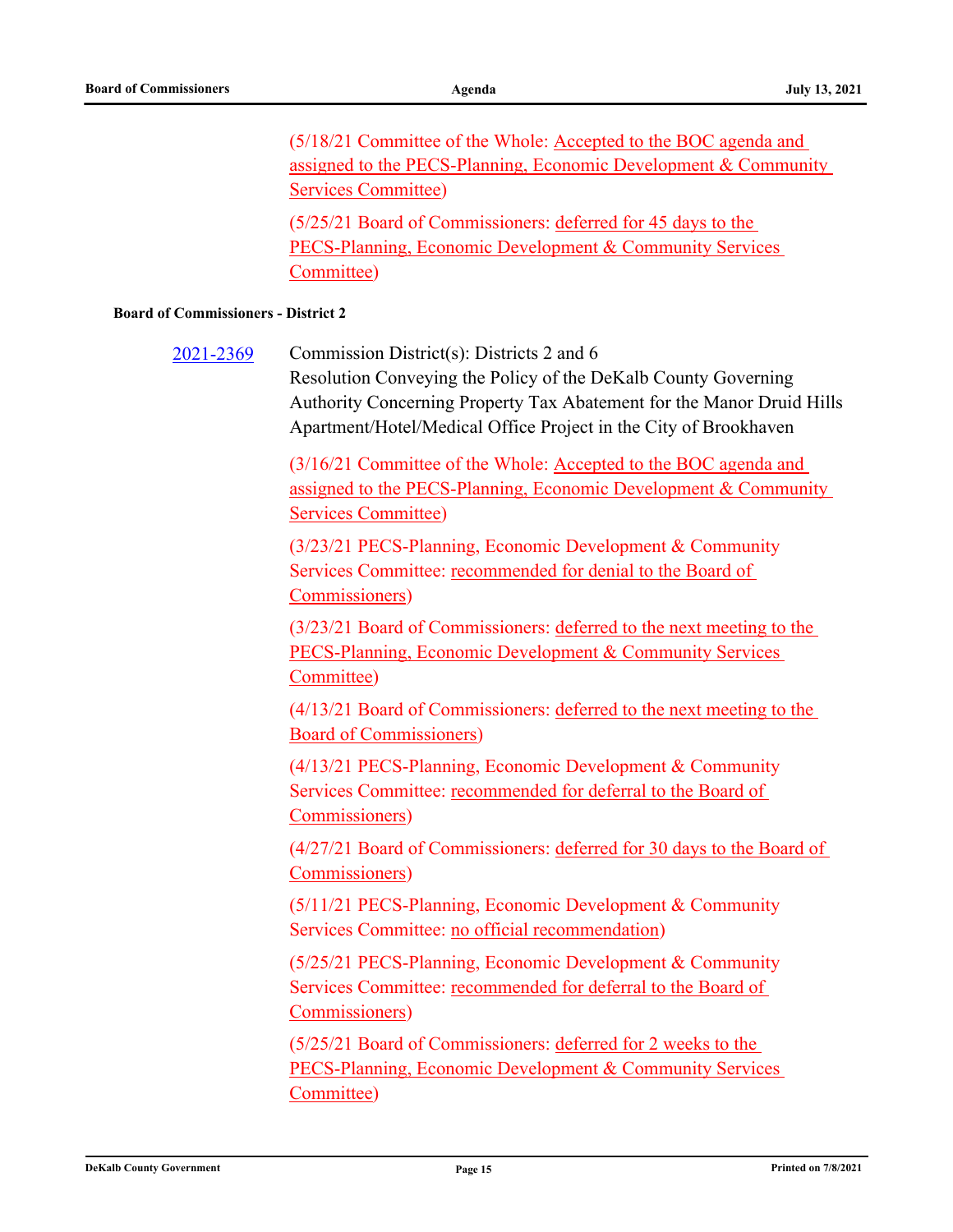(6/8/21 PECS-Planning, Economic Development & Community Services Committee: recommended for deferral to the Board of Commissioners)

(6/8/21 Board of Commissioners: deferred for 2 weeks to the PECS-Planning, Economic Development & Community Services Committee)

(6/22/21 PECS-Planning, Economic Development & Community Services Committee: recommended for deferral to the Board of Commissioners)

(6/22/21 Board of Commissioners: deferred to the next meeting to the Board of Commissioners)

#### **Board of Commissioners - District 4**

[2021-2595](http://dekalbcountyga.legistar.com/gateway.aspx?m=l&id=/matter.aspx?key=8831)

Commission District(s): All Districts

Implementation of an ordinance to allow for a framework for the County to consider public private partnerships as contemplated by O.C.G.A. Sections 36-91-110 through 36-110-119.

(5/18/21 Committee of the Whole: Accepted to the BOC agenda and assigned to the PECS-Planning, Economic Development & Community Services Committee)

(5/25/21 Board of Commissioners: deferred for 45 days to the PECS-Planning, Economic Development & Community Services Committee)

(6/22/21 PECS-Planning, Economic Development & Community Services Committee: recommended for deferral to the Board of Commissioners)

#### **Clerk to the Board of Commissioners and CEO**

| 2021-2707 | Commission District(s): All<br>Approval of the Minutes of the Board of Commissioners Meeting of June<br>8, 2021 |
|-----------|-----------------------------------------------------------------------------------------------------------------|
|           | $(6/15/21$ Committee of the Whole: Accepted to the BOC agenda -<br>Consent)                                     |
|           | (6/22/21 Board of Commissioners: approved)                                                                      |
|           | (6/22/21 Board of Commissioners: reconsidered)                                                                  |
|           | (6/22/21 Board of Commissioners: deferred to the next meeting to the<br><b>Board of Commissioners</b> )         |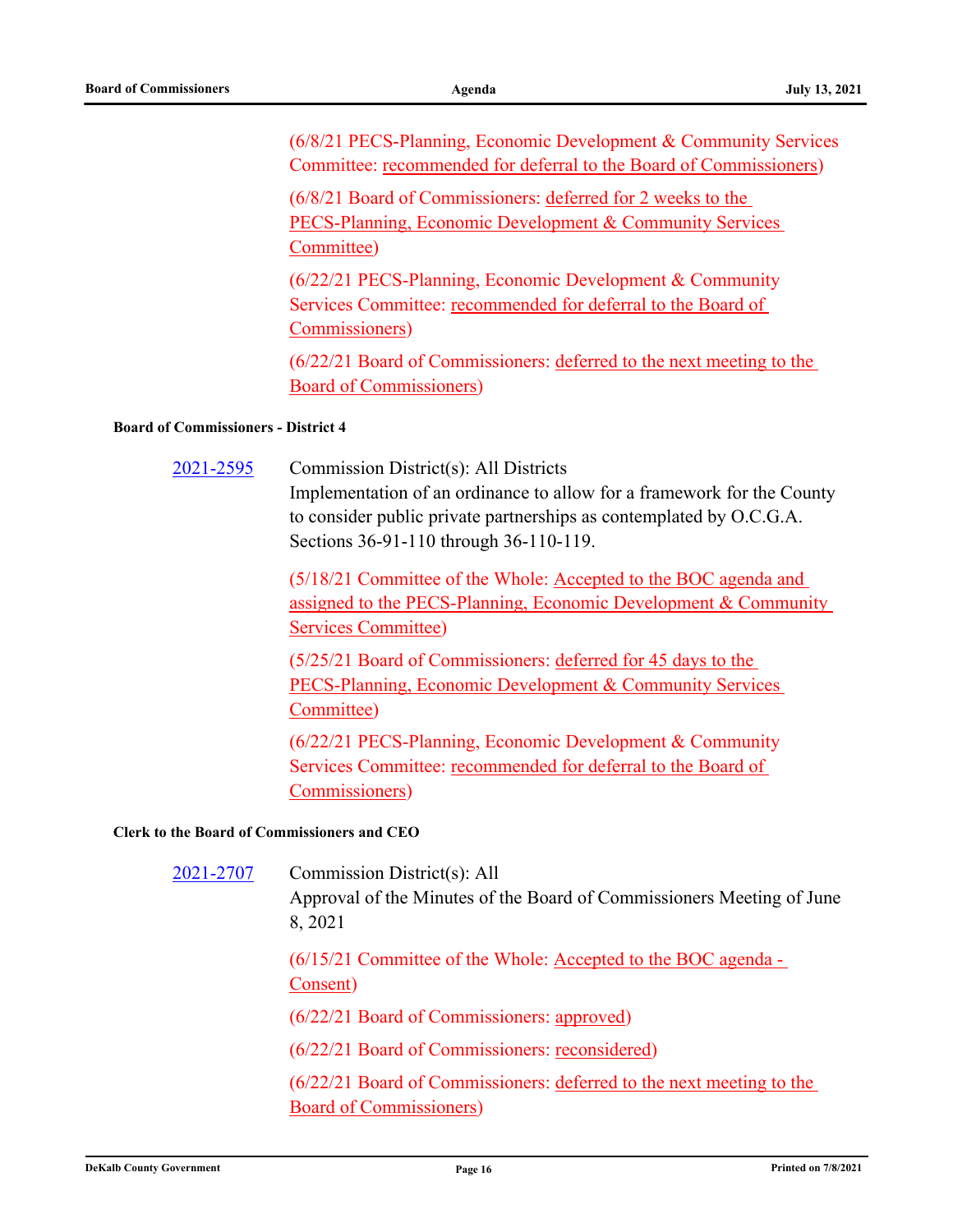#### **Community Development**

| 2021-2652                | Commission District(s): Commission Districts 3 and 6<br>Approval of Contract with Scottdale Early Learning Center, Inc. -<br><b>Facility Renovations</b>         |
|--------------------------|------------------------------------------------------------------------------------------------------------------------------------------------------------------|
|                          | (6/15/21 Committee of the Whole: Accepted to the BOC agenda and<br>assigned to the PECS-Planning, Economic Development & Community<br><b>Services Committee)</b> |
|                          | (6/22/21 PECS-Planning, Economic Development & Community<br>Services Committee: recommended for approval. to the Board of<br>Commissioners)                      |
|                          | (6/22/21 Board of Commissioners: deferred to the next meeting to the<br><b>Board of Commissioners)</b>                                                           |
| <b>District Attorney</b> |                                                                                                                                                                  |
| 2021-2682                | Commission District(s): all<br>Acceptance of \$147,289 for Law Enforcement De-escalation Training<br>Grant to District Attorney's Office; no match required      |
|                          | (6/15/21 Committee of the Whole: Accepted to the BOC agenda and<br>assigned to the FAB-Finance, Audit & Budget Committee)                                        |
|                          | (6/22/21 FAB-Finance, Audit & Budget Committee: recommended for<br>approval. to the Board of Commissioners)                                                      |
|                          | (6/22/21 Board of Commissioners: deferred to the FAB-Finance, Audit &<br><b>Budget Committee)</b>                                                                |

#### **Purchasing & Contracting**

*Purchasing & Contracting - to PECS Committee*

Commission District(s): All CO - Change Order No. 1 to Contract No. 1061955 for Workforce Innovation and Opportunity (WIOA) Act One Stop Operator: for use by WorkSource DeKalb (WSD). This contract consists of coordination and management of workforce services. Awarded to In the Door, LLC. Amount Not To Exceed: \$14,750.00 per month. [2021-2603](http://dekalbcountyga.legistar.com/gateway.aspx?m=l&id=/matter.aspx?key=8839)

> (6/15/21 Committee of the Whole: Accepted to the BOC agenda and assigned to the PECS-Planning, Economic Development & Community Services Committee)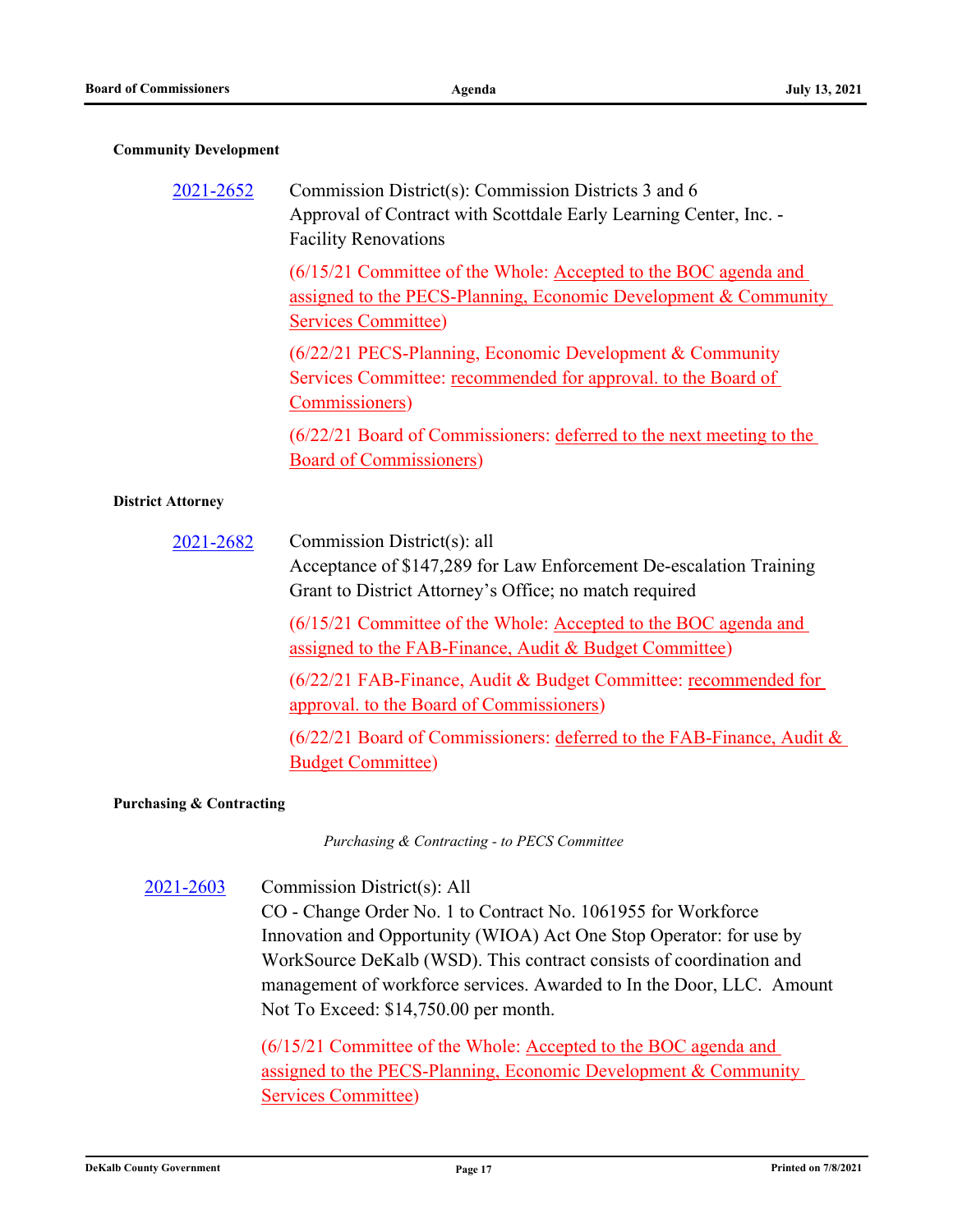(6/22/21 PECS-Planning, Economic Development & Community Services Committee: recommended for approval. to the Board of Commissioners)

(6/22/21 Board of Commissioners: deferred to the next meeting to the Board of Commissioners)

Commission District(s): All [2021-2699](http://dekalbcountyga.legistar.com/gateway.aspx?m=l&id=/matter.aspx?key=8935)

> REN - In-Home Services for Seniors (Annual Contract - 3rd Renewal of 4 Options to Renew): Contract No. 1115601 for use by Human Services. This contract consists of the provision of personal care, homemaker and respite tasks as supportive services for seniors. Awarded to Rem-Kiks Health Care Services, Inc. Amount Not To Exceed: \$646,944.45

(6/15/21 Committee of the Whole: Accepted to the BOC agenda and assigned to the PECS-Planning, Economic Development & Community Services Committee)

(6/22/21 PECS-Planning, Economic Development & Community Services Committee: recommended for approval. to the Board of Commissioners)

(6/22/21 Board of Commissioners: deferred to the next meeting to the Board of Commissioners)

*Purchasing & Contracting - to PWI Committee*

Commission District(s): All [2021-2705](http://dekalbcountyga.legistar.com/gateway.aspx?m=l&id=/matter.aspx?key=8941)

> LB - Invitation No. 20-101318 Restoration Services (Three (3) Year Multiyear Contract): for use by the Department of Watershed Management (DWM). Consists of labor and materials for the restoration of property to include concrete installation, sodding and landscaping services. Recommend award to the lowest, responsive and responsible bidder: Autaco Development, LLC. Amount Not To Exceed: \$19,080,375.00.

(6/15/21 Committee of the Whole: Accepted to the BOC agenda and assigned to the PWI-Public Works & Infrastructure Committee)

(6/22/21 Board of Commissioners: deferred to the PWI-Public Works & Infrastructure Committee)

(7/6/21 PWI-Public Works & Infrastructure Committee: recommended for approval. to the Board of Commissioners)

# **J. COMMENTS FROM THE BOARD**

# **K. EXECUTIVE SESSION**